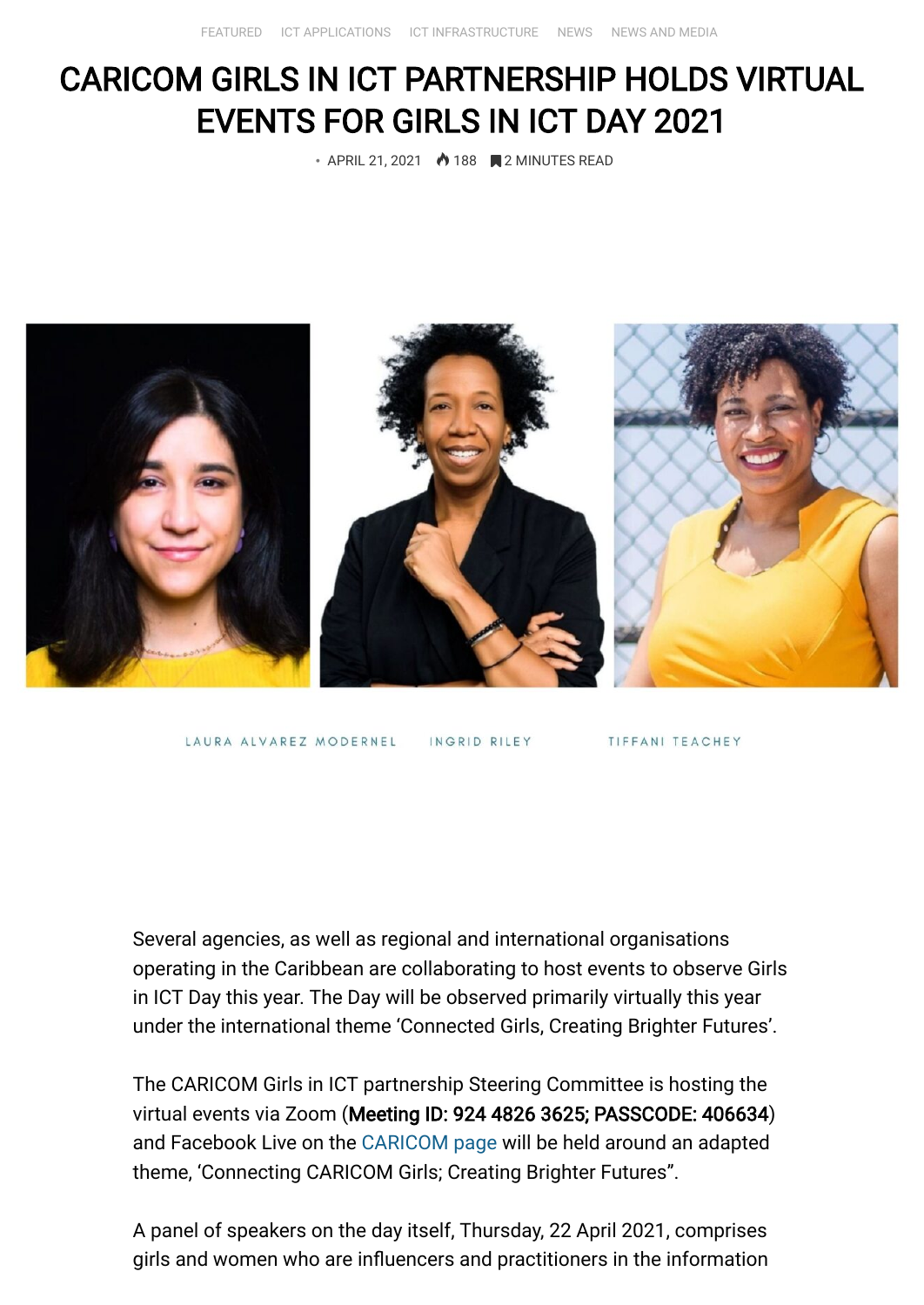and communication technology field. Discussants during the virtual event from 10 am to 2pm will be:

- Tiffani Teachey, Senior Mechanical Engineer, Science, Technology, Engineering, and Math, advocate, professional speaker and bestselling author of What can I be : STEM careers from A-Z;
- Ingrid Riley, an award-winning Caribbean Tech Industry Trailblazer, Digital Media Entrepreneur, Syndicated Tech Blogger, Podcaster, Event Producer;
- Laura Alvarez Modernel, a Sr. Programme Manager for Amazon Web Services (AWS) Public Sector
- Ms. Danielle Mullings, President, Faculty of Science and Technology Guild Committee
- Ms. Samantha Sheoprasad Ecosystem Developer, Trifinity Solutions, Guyana
- Ms. Mikiela Gonzales-Campbell Math Educator & Entrepreneur, Jamaica
- Ms. Chelsea Jordan S&T Guild Representative & Ecology with environmental Science Student, Barbados
- Ms. Donna Buchanan -Lynch Climate Change, Disaster Risk Reduction & Herbal Alchemist and Apiarist, Jamaica

Global technologist, Innovator, Catalyst and Philanthropist, Erica Simmons, will moderate the event. CARICOM Girls in ICT Partnership Focal Point, CARICOM, Jennifer Britton, who is Deputy Programme Manager, ICT4D at the CARICOM Secretariat, will make opening remarks. Representatives from partner organisations, the International Telecommunications Union (ITU), UNESCO, UNICEF and UN Women will share international policy perspectives for this year with respect to activities to celebrate CARICOM Girls in ICT.

The following day, 23 April, the event from 10am to noon will take the form of practical demonstrations of the application of science and technology. This segment will feature online games, videos and animations of ICT and careers in Science, Technology, Engineering and Math (STEM) and Geography.

The CARICOM Girls in ICT Partnership comprises Ministries of ICT, Youth, Education and Gender in CARICOM Member States and Associate Members, and regional and international organisations. Those organisations are: Guyana Animation Network (GAN) Inc, European Union – Guyana, STEM Guyana, Women and Gender Equality Commission